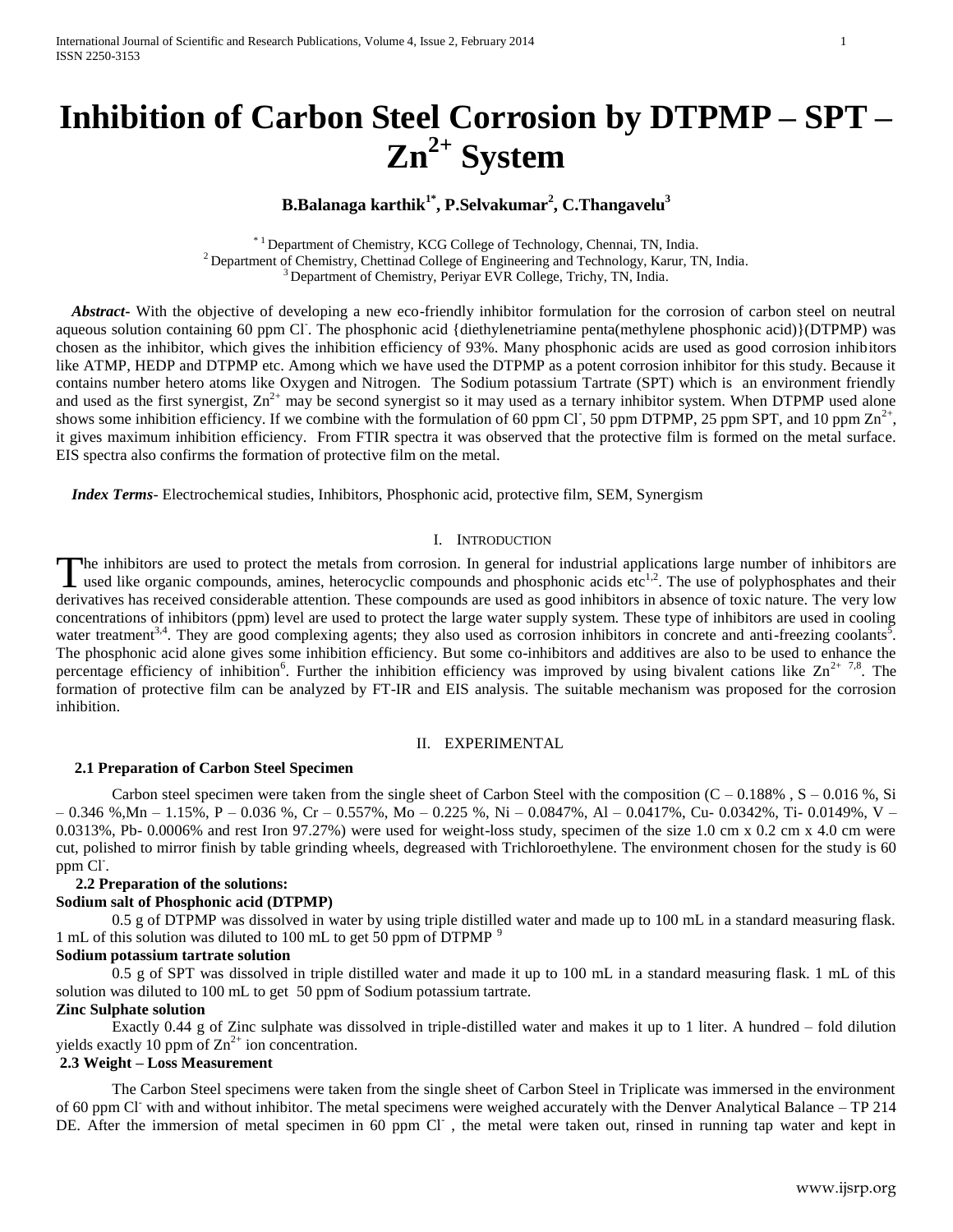desiccators. The corrosion products were cleaned with Clark's solution. The Corrosion rate and Inhibition Efficiency were calculated using the following relations from the difference of weight before and after the immersion.

$$
W_0 - Wi
$$
  
I. E = X 100-----  
W<sub>0</sub>

 $W_0$  = Weight – loss in absence of an inhibitor,  $W_i$  = Weight – loss in presence of an inhibitor.

$$
CR = 534 \text{ X Loss in Weight (mg)}
$$
  
 
$$
CR = 534 \text{ X Loss in Weight (mg)}
$$
  
 
$$
D (g/cm3) X A (in2) X T (Hrs)
$$

D – Density of the metal specimen ( $g/cm<sup>3</sup>$ ), A – Area of the specimen in in<sup>2</sup>, T – Immersion time in Hours

#### **2.4 Electrochemical Impedance Spectra**

The electrochemical measurements presented in this study were performed using the Electrochemical Workstation (Model No. CHI760, CH Instruments, USA). Prior to the electrochemical measurements, the metal specimens were prepared according to the above described procedure. . The real part  $(Z')$  and the imaginary part  $(Z'')$  of the cell impedance were measured. The Charge transfer resistance (Rct) and Double layer Capacitance (Cdl) value were measured using the following relation.

$$
Cdl =
$$
 2 $\prod$  Ret fmax

1

#### **2.5 Synergism Parameter**

The inhibitors used alone which gives some inhibition efficiency. If it combines with other inhibitors, the inhibition efficiency is getting improved. This change in inhibition efficiency explained as the synergism<sup>10,11</sup>. The synergism parameter can be calculated by using the equation indicated the synergistic effect existing between the inhibitors. SI value is found to be greater than one suggesting that the synergistic effect between the inhibitors.

$$
S_{I} = |1 - I_{1+2} / 1 - I'_{1+2}|
$$

I1 – Inhibition efficiency of the inhibitor 1,  $I_2$  – Inhibition efficiency of the inhibitor 2,  $I'_{1+2}$  – Combined Inhibition efficiency of inhibitor 1 and 2.

## **2.6 Surface Examination studies**

The Carbon Steel specimens were immersed in blank as well as inhibitor solutions, for a period of three days. After the immersion period is over, the specimens were taken out and dried. The nature of the thin film formed on the surface of the metal specimens was analyzed by various surface analysis techniques.

#### **2.6.1 FT-IR spectra**

Shimadzu IR affinity  $-1$  KBr dei set method spectrophotometer the film formed on the Carbon steel specimen were taken out, dried and the film was carefully removed, mixed thoroughly with KBr and made in to pellets and the FT-IR spectra were recorded.

## III. RESULTS AND DISCUSSION

## **3.1 Evaluation of synergistic effect of DTPMP with SPT-Zn2+ system**

The environment chosen for this study was 60 ppm Cl. Where, it can found that the inhibition efficiency (IE) and Corrosion Rate (CR) of DTPMP, SPT in inhibiting the corrosion of carbon steel immersed for a period of three days in the absence and the presence of  $\text{Zn}^{2+}$  is given in Table 1. It was observed from the data that SPT alone shows some IE and  $\text{Zn}^{2+}$  alone has some IE. In the absence of SPT, the rate of transport of  $\text{Zn}^{2+}$  from the bulk of the solution towards the metal surface is slower than the rate of the corrosion process on the metal surface. Hence the lower corrosion inhibition takes place in the absence of SPT, Similar observation has already been reported <sup>12, 13</sup>. When SPT is combined with  $Zn^{2+}$  ions, it is found that the IE increases. For example, 25 ppm SPT has only 8 % IE and 10 ppm  $\text{Zn}^{2+}$  has only 24 % interestingly, their combination shows 45 % IE. This suggests a synergistic effect between the binary inhibitor formulation SPT and  $\text{Zn}^{2+}$  ions; SPT is able to transport  $\text{Zn}^{2+}$  towards the metal surface. The role of DTPMP in the ternary inhibitor formulation, experiments was conducted with DTPMP alone, SPT and with  $\text{Zn}^{2+}$ , DTPMP with various concentrations. The highest inhibition efficiency with these systems is shown in the Table 1. 50 ppm DTPMP, 25 ppm SPT and 10 ppm  $Zn^{2+}$  gives maximum inhibition efficiency, which will not obtained even at higher concentrations. This confirms the synergistic effect is offered between the inhibitors. Thus, it may be concluded that  $Zn^{2+}$  is the primary synergist and DTPMP is the secondary synergist and both play a significant synergistic role in inhibiting corrosion<sup>14</sup>. The Maximum inhibition efficiency is offered at which the lower concentrations, Hence, it was confirmed the synergistic behavior between the inhibitors. Concentration plays an important role in this system, as the concentration increases the inhibition efficiency also increases up to which a certain concentration. After that the inhibition efficiency decreases because of the dissolution of inhibitors in water itself. This maximum Inhibition Efficiency is found to identify the synergism.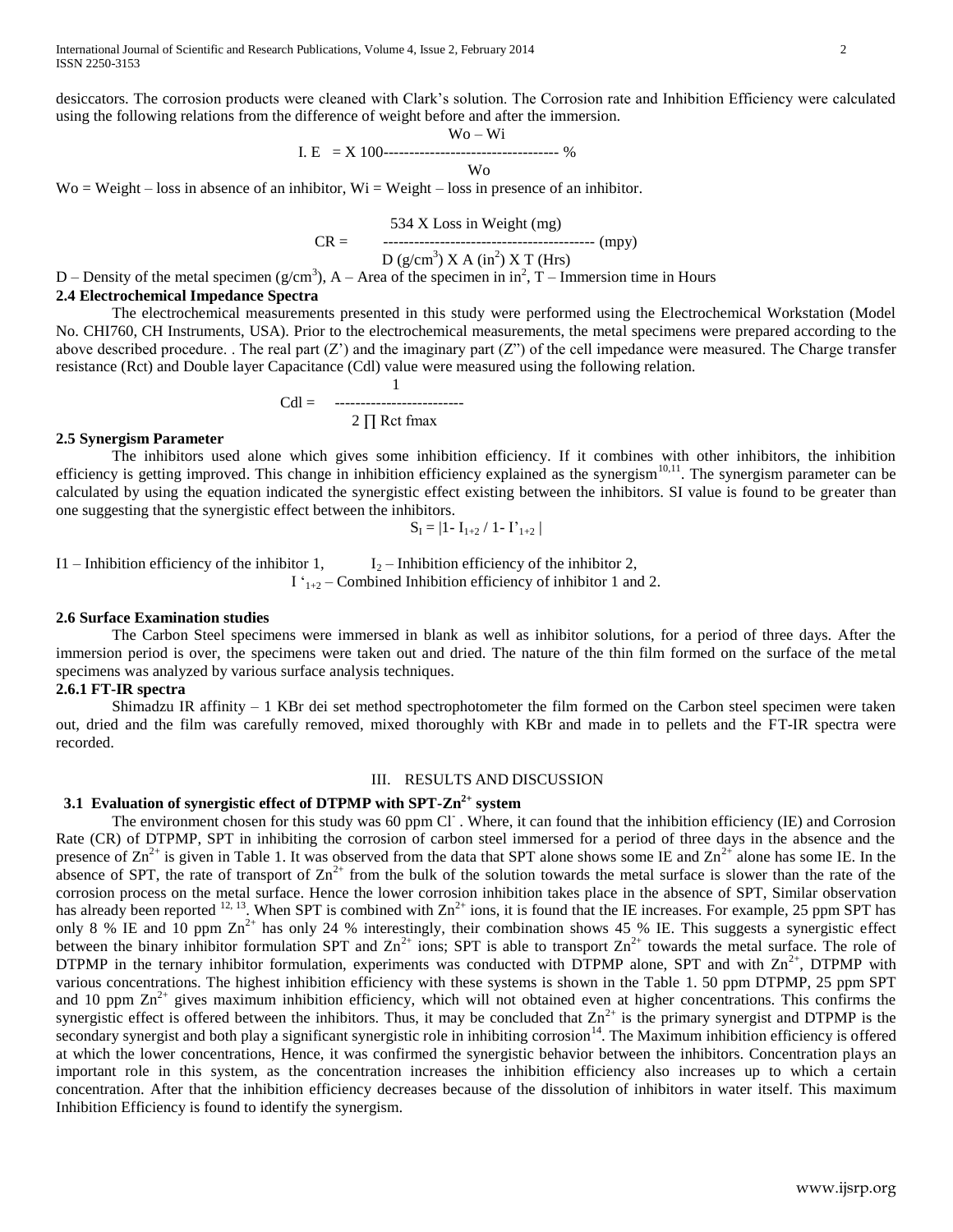| <b>SPT</b><br>Ppm | $\mathbf{Zn}^{2+}$<br>ppm | <b>DTPMP</b><br>ppm | <b>Corrosion rate</b><br>(mpy) | IE % |
|-------------------|---------------------------|---------------------|--------------------------------|------|
| 25                | $\Omega$                  | $\mathbf{0}$        | 1.62                           | 8    |
| $\boldsymbol{0}$  | 10                        | $\mathbf{0}$        | 1.34                           | 24   |
| $\mathbf{0}$      | $\Omega$                  | 50                  | 1.36                           | 22   |
| 25                | 10                        | $\boldsymbol{0}$    | 0.96                           | 45   |
| $\boldsymbol{0}$  | $10\,$                    | 50                  | 1.03                           | 41   |
| 25                | $10\,$                    | 10                  | 0.44                           | 74   |
| 25                | 10                        | 25                  | 0.30                           | 83   |
| 25                | 10                        | 50                  | 0.11                           | 93   |
| 25                | 10                        | 75                  | 0.33                           | 81   |
| 25                | 10                        | 100                 | 0.37                           | 79   |

TABLE. 1. Inhibition Efficiencies (IE) and Corrosion Rate (CR) of carbon steel in 60 ppm Cl, the absence and the presence of inhibitors by weight – loss method

## **3.2 Synergism Parameter**

Each and every inhibitor having its individual inhibition efficiency that may be high or low depends on the group of atoms present in the inhibitor molecule. If more than 1 inhibitors are used for the study, which must be checked whether the synergistic behaviour is offered between the inhibitors or not. In general, if two or more inhibitors are combined that may improve the inhibition efficiency of the system. The values of synergism parameters are shown in Table 2. The values of SI are greater than one, suggesting a synergistic effect.  $S_1$  approaches 1 when no interaction exists between the inhibitor compounds. When  $SI > 1$ , this leads to the synergistic effect. In the case of  $SI < 1$ , the negative interaction of inhibitors prevails. i.e. Increase in corrosion rate taking place<sup>15</sup>. Table 2.

| <b>Tribers a</b> bynergion parameter or earbon steer minicised in 60 ppm or in the presence and absence or minionor |               |                                                      |       |  |  |  |
|---------------------------------------------------------------------------------------------------------------------|---------------|------------------------------------------------------|-------|--|--|--|
| $SPT + Zn^{2+} (I_2)$                                                                                               | DTPMP $(I_1)$ | $\overline{\text{SPT-Zn}^{2+}}$ - DTPMP $(I'_{1+2})$ | 5ı    |  |  |  |
| IE %                                                                                                                | IE %          | IE $%$                                               |       |  |  |  |
| 45                                                                                                                  | 15            | 74                                                   | 8.43  |  |  |  |
| 45                                                                                                                  | 25            | 83                                                   | 12.87 |  |  |  |
| 45                                                                                                                  | 10            | 93                                                   | 4.30  |  |  |  |
| 45                                                                                                                  | 22            | 81                                                   | 11.55 |  |  |  |
| 45                                                                                                                  | 27            | 79                                                   | 14.66 |  |  |  |

TABLE 2. Synergism parameter of Carbon steel immersed in 60 ppm Cl<sup>-</sup> in the presence and absence of inhibitor

## **3.3 Analysis of FT-IR Spectra**

The FT-IR spectrum of pure DTPMP is shown in Fig. 1 b. The  $P - O$  stretching frequency appears at 1059 cm<sup>-1</sup>. The  $C - N$ Stretching frequency appears at 1116 cm<sup>-1 16</sup>. P- OH group causes absorption at 3332 cm<sup>-1</sup> and P(O) OH group at 3402 cm<sup>-1</sup>. The absorption band at 1059 cm<sup>-1</sup> represents P – O stretching frequency. The absorption band at 1346 cm<sup>-1</sup> represent  $P = Q$ stretching. The absorption band due to the bending of  $O-P-O$  appears at 493,545, and 633 cm<sup>-1</sup>. The bending vibrations (- $CH<sub>2</sub>$ ) Scissoring) of aliphatic tertiary amine grout CH<sub>2</sub>-N appears at 1448 cm<sup>-1</sup>. The weak C-C stretching vibrations appears at 956 748,725 cm<sup>-1</sup>. Thus DTPMP with molecular formula  $C_9H_{28}N_3O_{15}P_5$  is characterized by FT-IR spectrum. The FT-IR spectrum of Pure Sodium Potassium Tartrate (SPT) is shown in Fig. 1a. The C=O stretching frequency of carbonyl group appears at 1604 cm<sup>-1</sup>. The FT-IR spectrum of the film (KBr) formed on the surface of carbon steel after immersion in the test solution containing 50 ppm DTPMP, 25 ppm SPT and 10 ppm of  $\text{Zn}^{2+}$  is shown in the Fig. 1. (c). The  $\text{C}-\text{N}$  stretching frequency shifted from 1116 cm<sup>-1</sup> to 1059 cm<sup>-1</sup> and  $\overline{P}$  – O stretching frequency shifted from 1059 cm<sup>-1</sup> to 1056 cm<sup>-1</sup>, which suggests that oxygen and nitrogen atom of DTPMP is coordinated with  $Fe<sup>2+</sup>$  on the anodic sites of the metal surface, resulting the formation of  $Fe<sup>2+</sup> - DTPMP complex$   $^{17-19}$ . The C = O stretching frequency has shifted from 1604 cm<sup>-1</sup> to 1614 cm<sup>-1</sup>. This indicates that SPT has coordinated to the Fe<sup>2+</sup> on the anodic sites of the metal surface. The peak at 1348 cm<sup>-1</sup> is due to Zn  $(OH)_2$  formed on the cathodic sites. Thus FT-IR spectra lead to the conclusion that the protective film consists of Fe<sup>2+</sup> - SPT and Zn  $(OH)_2$ <sup>20,21</sup>.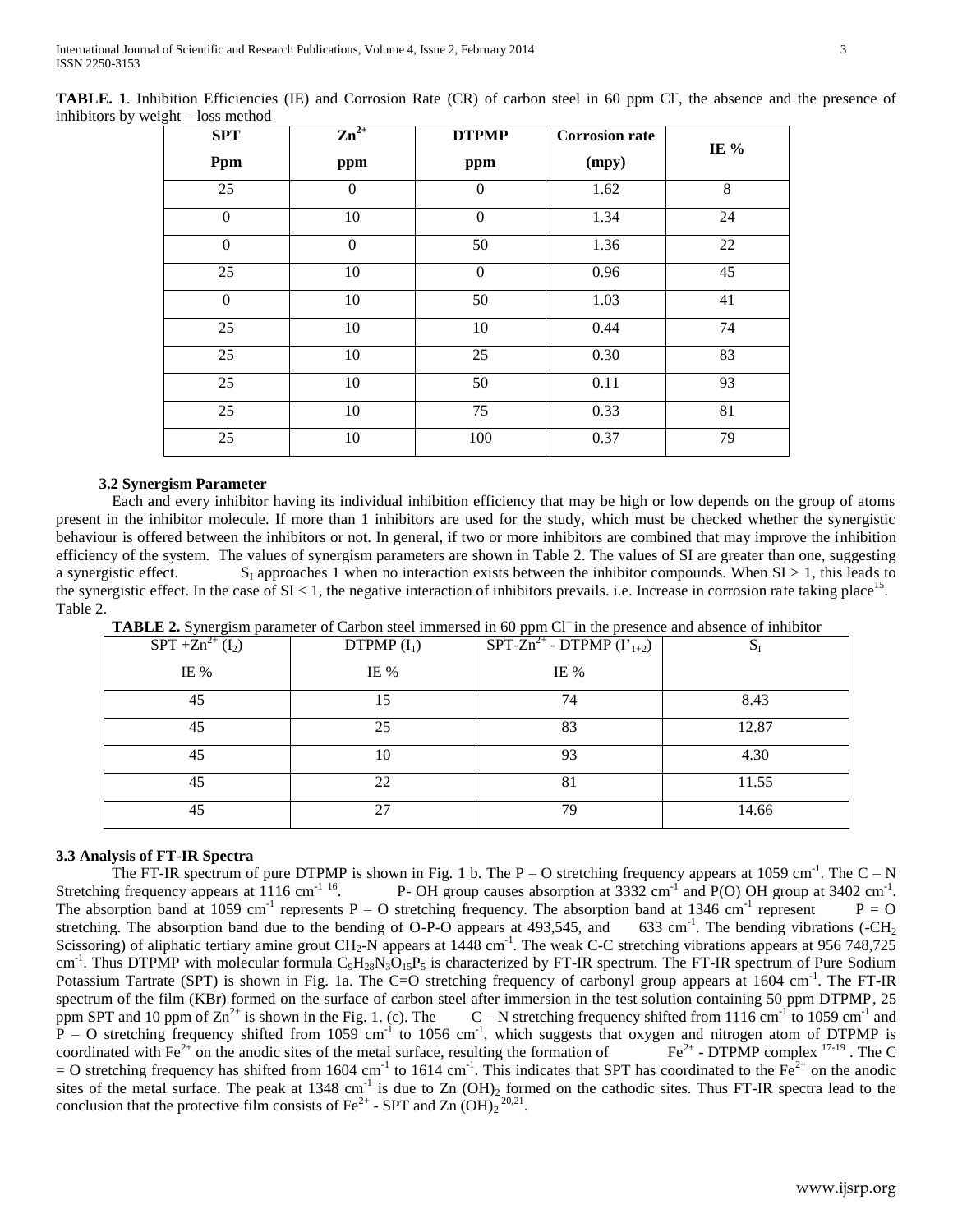

**Fig 1. c 60 pp Cl- + 50 ppm DTPMP + 25 ppm SPT + 10 ppm Zn2+**

## **3.4 Analysis of Electrochemical Impedance Spectra (EIS)**

**Table 3.** The EIS parameters of carbon steel immersed in various test solutions are given in Table 3.

| S.No | $\sim$ 1-<br>◡ | <b>DTPMP</b> | <b>SPT</b> | $\text{Zn}^2$ | л                                     | ∽dl                   | ΙE            |
|------|----------------|--------------|------------|---------------|---------------------------------------|-----------------------|---------------|
|      | ppm            | ppm          | Ppm        | ppm           | $\Omega$ cm                           | uF<br>$\rm cm$        | %             |
|      | 60             |              |            |               | $\bigcap$ 1 $\subseteq$<br>$\angle 1$ | $0.22 \times 10^{-6}$ | ----          |
|      | 60             | 50           | ⌒ 冖<br>ت   | 1 V           | 2711<br>211                           | $3.94 \times 10^{-8}$ | $\Omega$<br>╯ |

**Fig. 2. Shows the Electrochemical Impedance Spectra**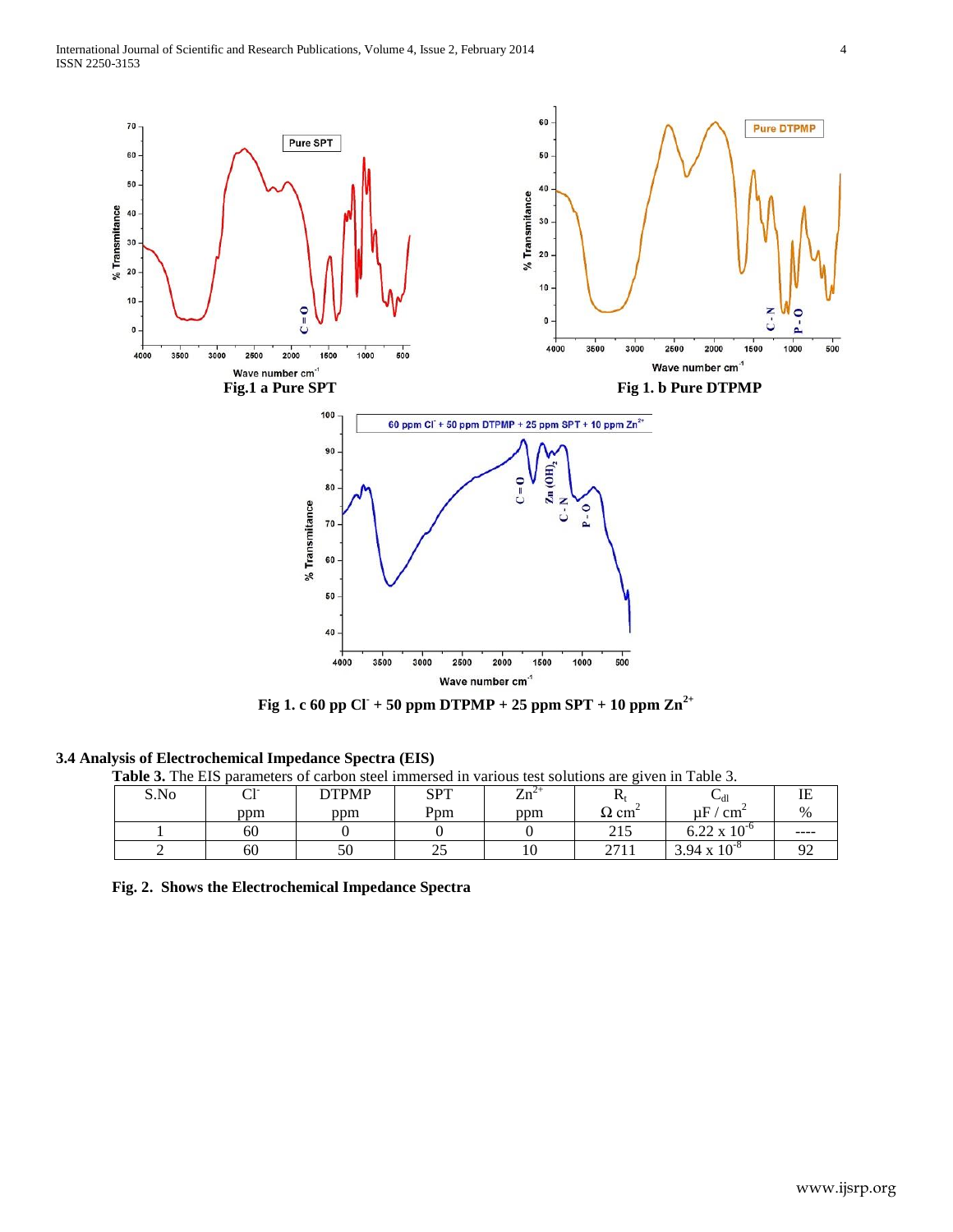

 **Fig.2 EIS curves of carbon steel immersed in various test solutions.** 

a)  $60$  ppm Cl<sup>-</sup>

b) b) 60 ppm Cl<sup>+</sup> + 50 ppm DTPMP + 25 ppm SPT + 10 ppm  $\text{Zn}^{2+}$ 

The Nyquist representations of the impedance behaviour of carbon steel in 60 ppm Cl<sup>-</sup> with and without inhibitors are given in Table 3. The existence of single semi circle showed the single charge transfer process during dissolution, which is unaffected by the presence of inhibitor. Here, for uninhibited solution the charge transfer resistance is 215 ohm  $\text{cm}^2$ , for inhibited solution containing 50 ppm DTPMP, 25 ppm SPT and 10 ppm  $\text{Zn}^{2+}$  the charge transfer resistance 2711 ohm cm<sup>2</sup>. At the same time the double layer capacitance (C<sub>dl</sub>) value getting decreases from 6.22 x 10<sup>-6</sup> $\mu$ F / cm<sup>2</sup> to 3.94 x 10<sup>-8</sup>  $\mu$ F / cm<sup>2</sup>. It is clear that the addition of inhibitor increases the value of charge transfer resistance  $(R<sub>ct</sub>)$  and decreases the value of  $C<sub>dl</sub>$ . The decreases in  $C<sub>dl</sub>$  attributed to increases in thickness of electronic double layer<sup>22,23</sup>. In addition to that the formation of protective film was confirmed by increase in  $R_{ct}$  value <sup>24-26</sup>. The percentage of efficiency of the inhibitor can be calculated by using following relation.

R'ct - Rct I.E ------------------------------------ R'ct

 $R_{\text{ct}}$  – Charge transfer resistance for inhibited solution

 $R_{\rm ct}$  - Charge transfer resistance for uninhibited solution

By using the above relation the percentage efficiency of the inhibitor was calculated. This inhibitor formulation gives 92 % inhibition efficiency. Thus the EIS spectral data reveal that a protective film is formed on the metal surface  $^{27,28}$ 

### **3.5 Mechanism of Corrosion Inhibition**

In order to explain the experimental results, the following mechanism was proposed for corrosion inhibition. The formulation consisting of 50 ppm of DTPMP, 25 ppm of SPT and 10 ppm of  $Zn^{2+}$  has 93 % Inhibition Efficiency. Polarization study reveals that the formulation functions as anodic inhibitor. Electrochemical Impedance spectra reveal that the protective film is formed on the metal surface. FT-IR spectra show that the protective film consists of  $Fe<sup>2+</sup>$  - DTPMP complex.

When formulation consisting of 60 ppm Cl, 50 ppm DTPMP, 25 ppm SPT and 10 ppm  $\text{Zn}^{2+}$  is prepared, there will be the formation of DTPMP-Zn<sup>2+</sup> and SPT-  $Fe^{2+}$  complexes in the solution .When Carbon steel is immersed the complexes formed on the solution may diffuse to the metal.

On the Carbon steel the  $Zn^{2+}$  complexes are converted into iron complexes<sup>29</sup> on the anodic sites.  $Zn^2$ 

$$
^{\dagger}
$$
 - DTPMP + Fe<sup>2+</sup>  $\rightarrow$  Fe<sup>2+</sup> - DTPMP + Zn<sup>2+</sup>

$$
Zn^{2+} - SPT + Fe \rightarrow Fe^{2+} - SPT + Zn^{2+}
$$

The released  $\text{Zn}^{2+}$  ions reacts with OH ions to form  $\text{Zn}$  (OH)<sub>2</sub>

$$
Zn^{2+} + 2OH^- \rightarrow Zn (OH)_2 \downarrow
$$

Thus the protective film consists of Fe<sup>2+</sup> - DTPMP, Fe<sup>2+</sup> - SPT and Zn (OH)<sub>2</sub> complexes. Thus Zn(OH)<sub>2</sub> precipitate may take place at cathodic sites thus decreasing the rate of further oxygen reduction.